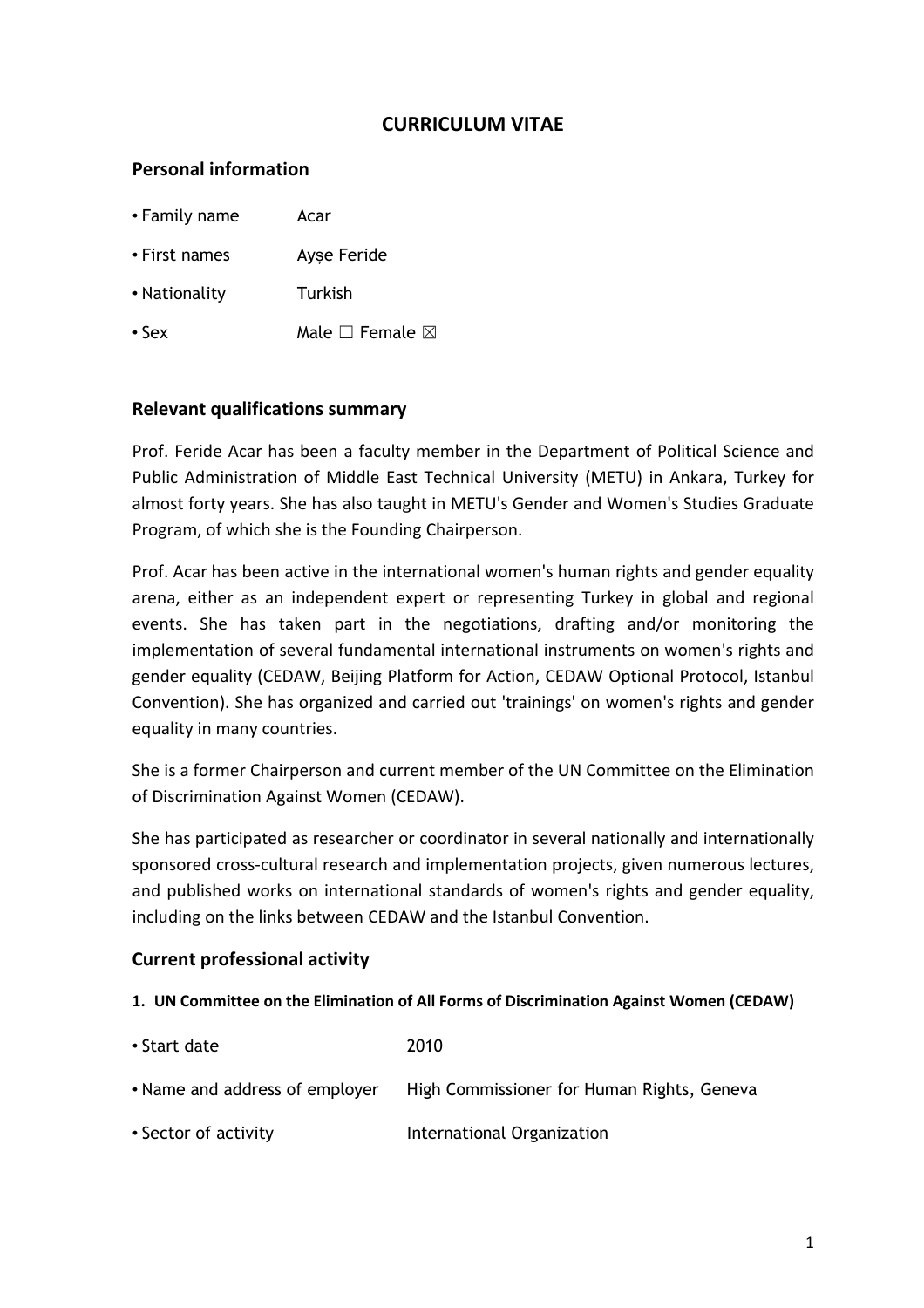• Occupation or position held Member of the CEDAW Committee (Independent Expert)

• Main activities and responsibilitiesReviewing state reports; writing Concluding Observations; drafting General Recommendations; considering Individual Communications and Inquiry requests under the Optional Protocol

#### **2. EC 7thFramework Project: Effective Gender Equality in Academia and Research (EGERA)**

| • Start date                   | 2014                                  |
|--------------------------------|---------------------------------------|
| • Name and address of employer | EC.                                   |
| • Sector of activity           | Research-Implementation               |
| • Occupation or position held  | Project Director for the Turkish team |

### **Relevant previous professional activities**

**1. Department of Political Science and Public Administration, Middle East Technical University (METU), Ankara, Turkey**

| • Dates                        | 1976 - January 2015 (Retired: 14.1.2015)  |
|--------------------------------|-------------------------------------------|
| • Name and address of employer | METU Dumlupinar Bulvari No 1 Ankara       |
| • Sector of activity           | <b>Higher Education</b>                   |
| • Occupation or position held  | Professor, Head of Department (2001-2007) |
|                                |                                           |

• Main activities and responsibilitiesTeaching, research, academic administration

# **2. Gender and Women Studies Graduate Program, Middle East Technical University (METU), Ankara, Turkey**

| • Dates                        | 1994- January 2015                          |
|--------------------------------|---------------------------------------------|
| • Name and address of employer | METU Dumlupinar Bulvari No 1 Ankara         |
| • Sector of activity           | Higher education                            |
| • Occupation or position held  | Professor, Founding Chairperson (1994-2003) |
|                                |                                             |

• Main activities and responsibilitiesTeaching, research, administration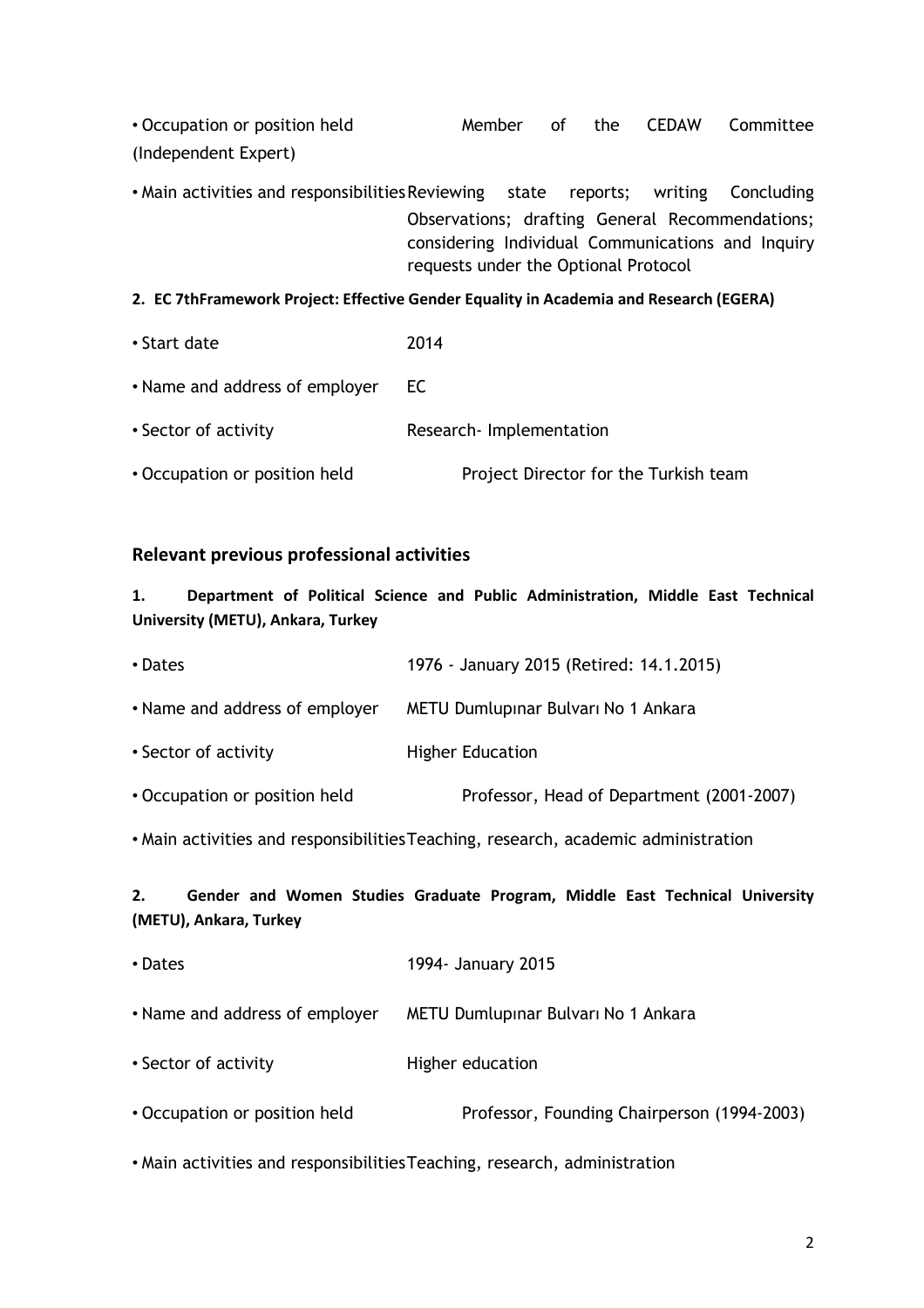# **3. Ad Hoc Committee on Preventing and Combating Violence Against Women and Domestic Violence (CAHVIO), Council of Europe, Strasbourg, France**

| • Dates                        | 2009-2010                                                                                                                                                                             |
|--------------------------------|---------------------------------------------------------------------------------------------------------------------------------------------------------------------------------------|
| • Name and address of employer | Council of Europe, Strasbourg, France                                                                                                                                                 |
| • Sector of activity           | International Organization                                                                                                                                                            |
| • Occupation or position held  | Turkish Representative to CAHVIO                                                                                                                                                      |
|                                | . Main activities and responsibilities Participating in the negotiations and drafting of the<br><b>Istanbul Convention</b>                                                            |
| 4.<br><b>Europe</b>            | Task Force to Combat Violence against Women, including Domestic Violence, Council of                                                                                                  |
| • Dates                        | 2006-2008                                                                                                                                                                             |
| • Name and address of employer | Council of Europe, Strasbourg, France                                                                                                                                                 |
| • Sector of activity           | International Organization                                                                                                                                                            |
| • Occupation or position held  | <b>Expert Member</b>                                                                                                                                                                  |
|                                | • Main activities and responsibilities Evaluating the outcomes of the CE Campaign on<br>Violence Against Women and Domestic Violence;<br>contributing to the report of the Task Force |

# **5. UN Committee on the Elimination of All Forms of Discrimination against Women (CEDAW)**

| • Start date                   | 1997-2005                                                                                                                                                                                                                                                                               |
|--------------------------------|-----------------------------------------------------------------------------------------------------------------------------------------------------------------------------------------------------------------------------------------------------------------------------------------|
| • Name and address of employer | UN Headquarters, New York                                                                                                                                                                                                                                                               |
| • Sector of activity           | International Organization                                                                                                                                                                                                                                                              |
| • Occupation or position held  | Chairperson 2003-2005; Vice-Chairperson 2001-2003;<br>Rapporteur 1999-2001; Member 1997-2005                                                                                                                                                                                            |
|                                | • Main activities and responsibilities Chairing CEDAW Committee meetings and the<br>Bureau; reviewing state reports; writing Concluding<br>Observations; drafting General Recommendations;<br>considering Individual Communications and Inquiry<br>requests under the Optional Protocol |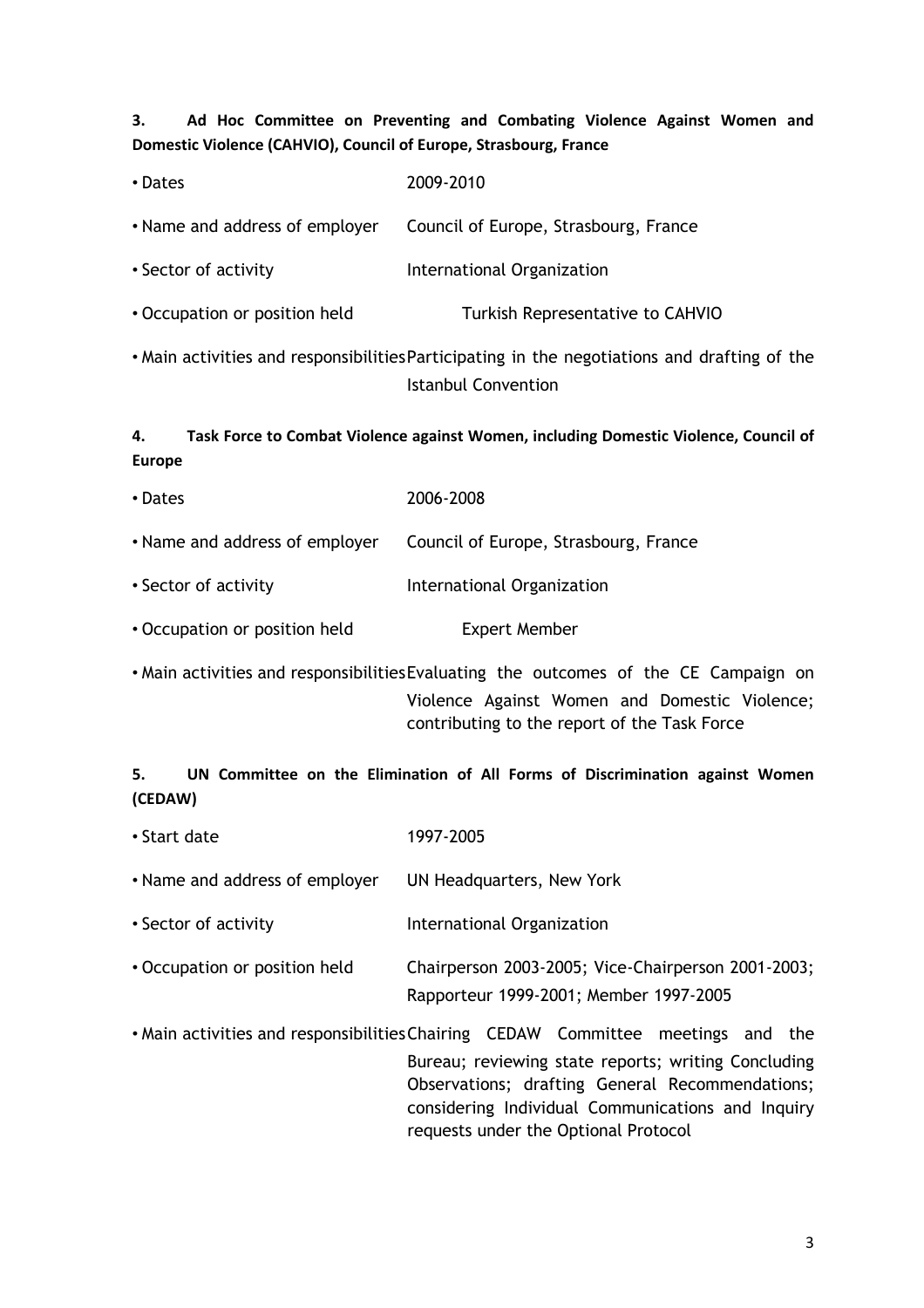#### **6. UN CSW Working Group on the Optional Protocol to CEDAW**

| • Start date                                       | 1998-2000                                                                                                                         |  |
|----------------------------------------------------|-----------------------------------------------------------------------------------------------------------------------------------|--|
| • Name and address of employer                     | UN Headquarters, New York                                                                                                         |  |
| • Sector of activity                               | International Organization                                                                                                        |  |
| • Occupation or position held                      | Representative of the Turkish Government                                                                                          |  |
|                                                    | • Main activities and responsibilities Participation in the negotiations and drafting of the<br><b>Optional Protocol to CEDAW</b> |  |
| 7.<br>Fourth UN World Conference on Women, Beijing |                                                                                                                                   |  |
| • Start date                                       | 1995                                                                                                                              |  |
| • Name and address of employer                     | UN                                                                                                                                |  |
| • Sector of activity                               | International Organization                                                                                                        |  |
| • Occupation or position held                      | Member of the Turkish Delegation                                                                                                  |  |
|                                                    |                                                                                                                                   |  |

• Main activities and responsibilitiesParticipation in the negotiations and drafting of the Beijing Platform for Action

# **Relevant additional responsibilities**

# **1. Civic Training for the Conscripts (Mehmetçik)**

| • Dates                                                                | 2012-2013                                                                         |
|------------------------------------------------------------------------|-----------------------------------------------------------------------------------|
| • Name and address of organisation/body UNDP and Turkish General Staff |                                                                                   |
| • Sector of activity                                                   | <b>Training</b>                                                                   |
| • Position held                                                        | Member of Scientific Committee; Expert<br>responsible for `human rights of women` |
| • Main activities and responsibilities                                 | Producing the main Training Manual; training<br>the trainers                      |

#### **2. Joint Programme of Fostering an Enabling Environment for Gender Equality in Turkey**

| • Dates | 2012-2013 |
|---------|-----------|
|         |           |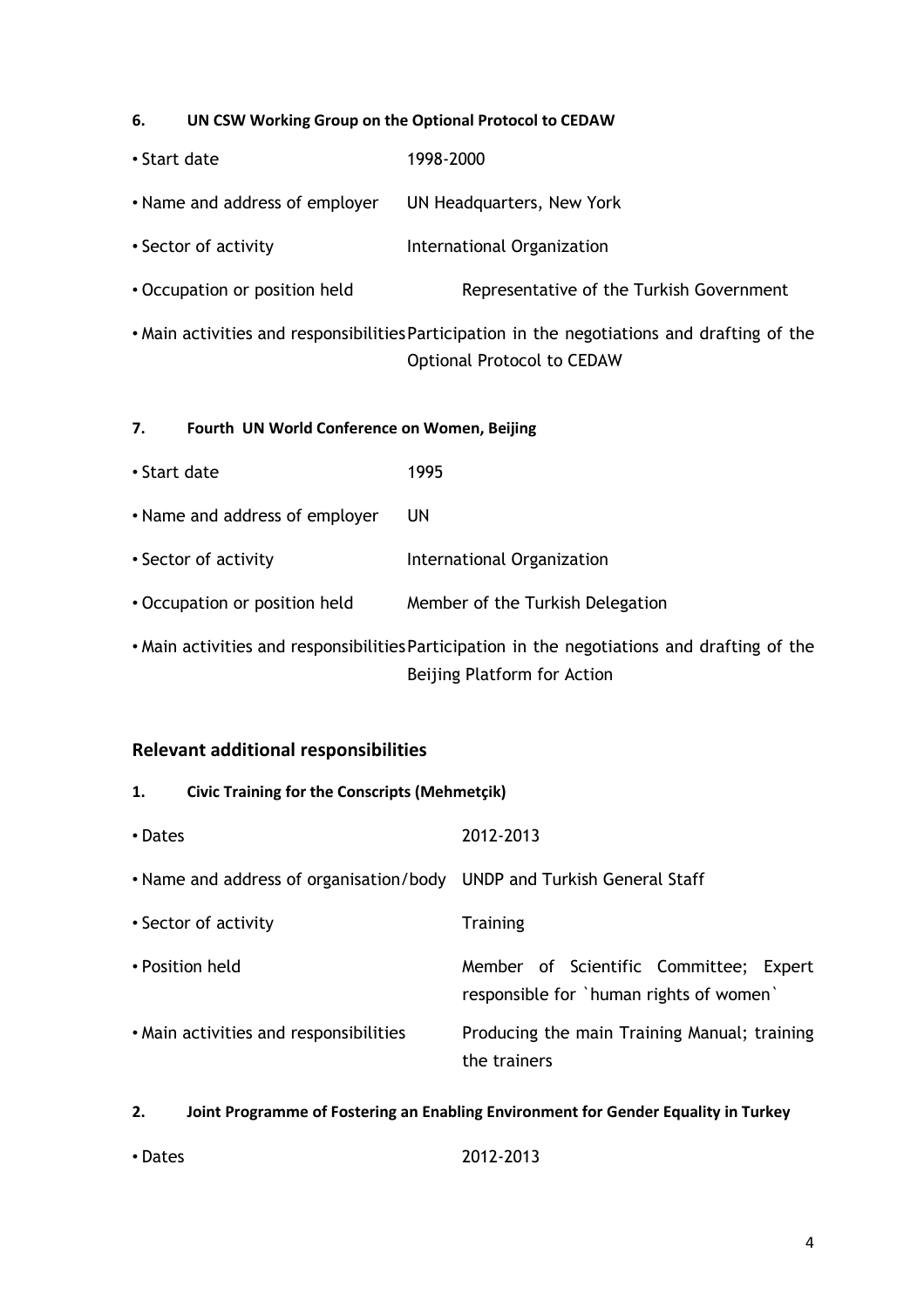| • Name and address of organisation/body UNDP and Turkish Parliament               |                                                                                               |
|-----------------------------------------------------------------------------------|-----------------------------------------------------------------------------------------------|
| • Sector of activity                                                              | Research, implementation                                                                      |
| • Position held                                                                   | Senior Expert and Member of Scientific<br>Committee                                           |
| • Main activities and responsibilities                                            | <b>Research and Capacity Building</b>                                                         |
| <b>Quality in Gender and Equality Policies (QUING)</b><br>З.                      |                                                                                               |
| • Dates                                                                           | 2006-2011                                                                                     |
| • Name and address of organisation/body EC                                        |                                                                                               |
| • Sector of activity                                                              | Research                                                                                      |
| • Position held                                                                   | Project Director for the Turkish Team                                                         |
| • Main activities and responsibilities<br>activities                              | Coordination; research; outreach                                                              |
| 4.<br>for All Trafficked Persons                                                  | Supporting Turkey's Efforts to Combat Human Trafficking and Promote Access to Justice         |
|                                                                                   |                                                                                               |
| • Dates                                                                           | 2008-2009                                                                                     |
| • Name and address of organisation/body                                           | International Organization for Migration (IOM)<br>and Turkish Ministry of Interior            |
| • Sector of activity                                                              | Research                                                                                      |
| • Position held                                                                   | Senior Researcher                                                                             |
| • Main activities and responsibilities                                            | Research; drafting of the report                                                              |
| Human Rights Training of the Inspectors of the Turkish Ministry of Interior<br>5. |                                                                                               |
| • Dates                                                                           | 2007-2009                                                                                     |
|                                                                                   | • Name and address of organisation/body Danish Government and Turkish Ministry of<br>Interior |
| • Sector of activity                                                              | Research, training                                                                            |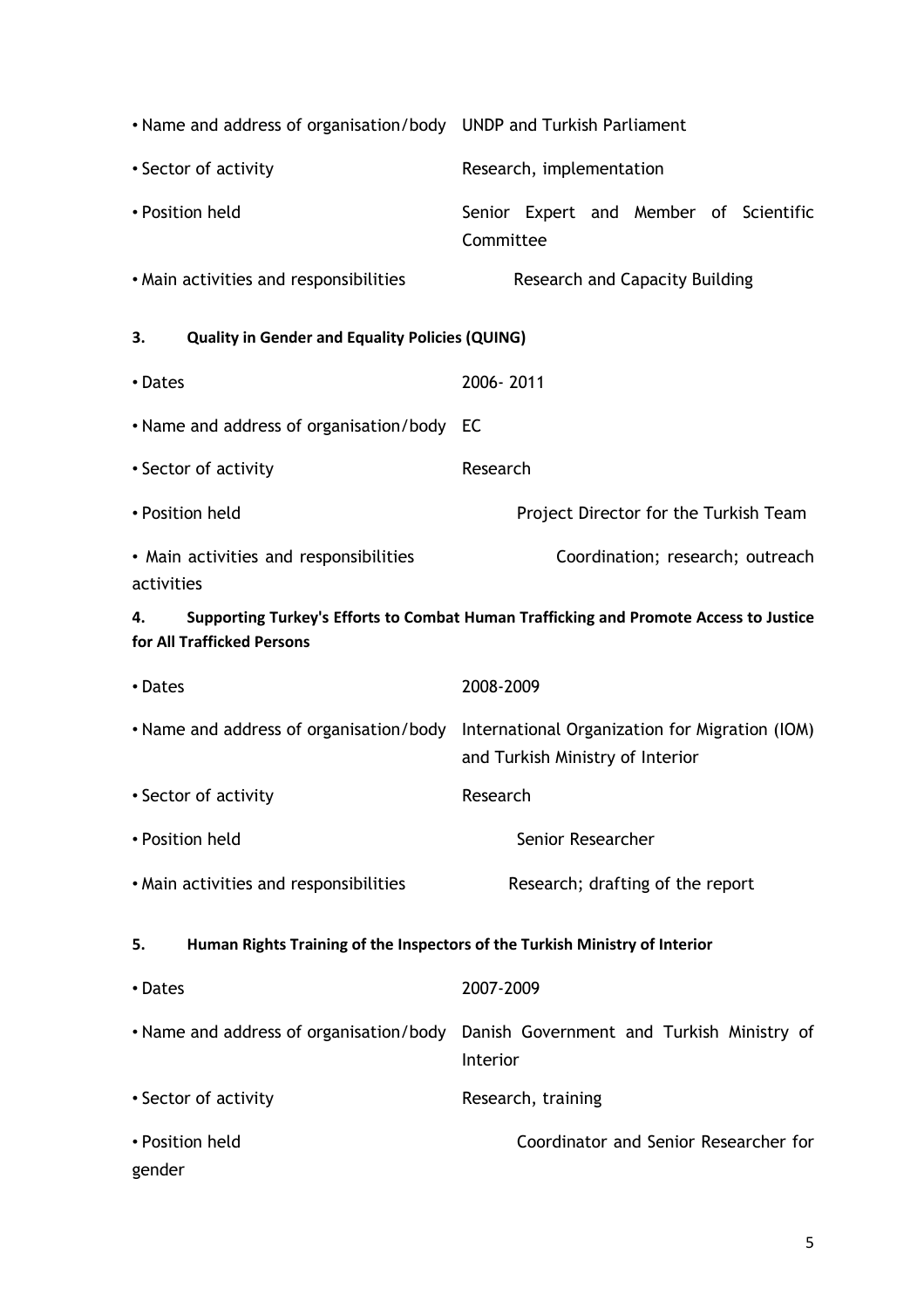• Main activities and responsibilities extending the Project coordination; research supervision; producing report and manual; training of trainers

#### **6. UN Advisory Panel on Gender Mainstreaming at the UNDP**

| • Dates                                                | 2004-2005                             |
|--------------------------------------------------------|---------------------------------------|
| • Name and address of organisation/body UNDP, New York |                                       |
| • Sector of activity                                   | International Organisation            |
| • Position held                                        | Member                                |
| • Main activities and responsibilities<br>the UNDP     | Evaluation of Gender Mainstreaming at |

# **Education/training**

**1. Phd**

| • Date                                           | 1976                               |  |  |
|--------------------------------------------------|------------------------------------|--|--|
| • Title of qualification awarded                 | Ph.D.                              |  |  |
| • Principal subjects/occupational skills covered | <b>Political Sociology</b>         |  |  |
| • Name and type of organization<br><b>USA</b>    | Bryn Mawr College, Bryn Mawr, Pa., |  |  |
| 2. MA                                            |                                    |  |  |
| • Date                                           | 1973                               |  |  |
| • Title of qualification awarded                 | MA                                 |  |  |
| • Principal subjects/occupational skills covered | Sociology                          |  |  |
| • Name and type of organization                  | Bryn Mawr College, Bryn Mawr, Pa., |  |  |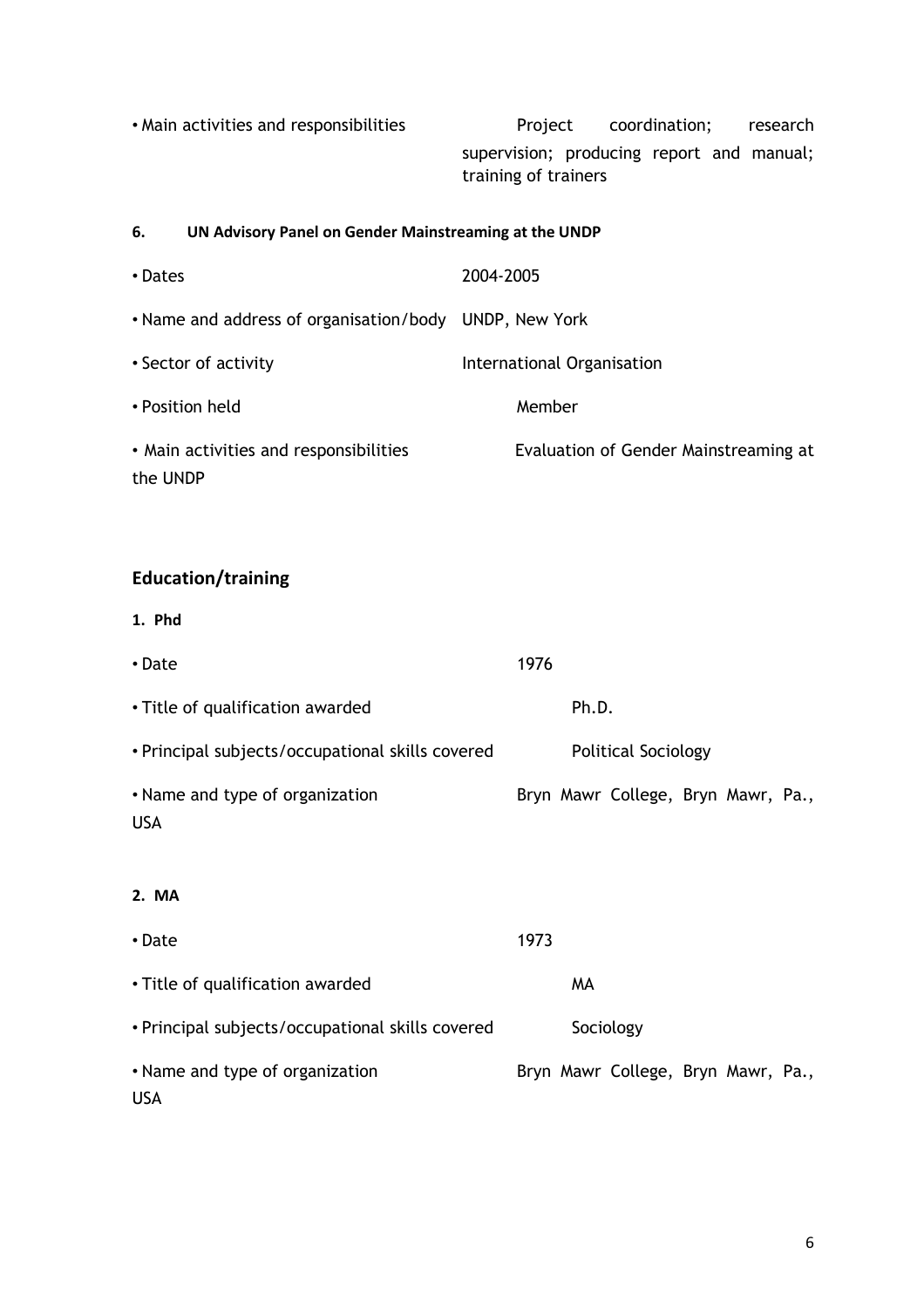**3. BS**

| • Dates                                          | 1970                                               |            |
|--------------------------------------------------|----------------------------------------------------|------------|
| • Title of qualification awarded                 | BS                                                 |            |
| • Principal subjects/occupational skills covered | Sociology                                          |            |
| • Name and type of organization                  | East Technical<br>Middle<br>(METU), Ankara, Turkey | University |

# **Publications**

- **•** Acar, F. & Popa, R. (forthcoming ) "Gender Equality Norms in Regional Treaty Making: The Council of Europe Convention on Preventing and Combating Violence against Women and Domestic Violence (Istanbul Convention)", **Journal Européen des Droits de L'Homme/ European Journal of Human Rights** (submitted for review)**.**
- Acar, F. (2014) "CEDAW'dan İstanbul Sözleşmesi'ne: Kadınların İnsan Hakları ve Kadınlara Karşı Şiddete İlişkin Uluslararası Standartların Evrimi," (From CEDAW to the Istanbul Convention: International Standards on Women's Human Rights and Violence against Women) **Kadına Yönelik Şiddet ve Ev İçi Şiddet**, ( violence Against Women and Domestic Violence) F. Kaya, N. Özdemir, G. Uygur (eds.), Savaş Yayınevi, Ankara.
- Acar, F., Altunok G. (2013) "The 'Politics of Intimate' at the Intersection of Neo-Liberalism and Neo-Conservatism in Contemporary Turkey," **Women's Studies International Form**, vol. 41 (1) pp. 14-23.
- **•** Acar, F., Arıner H.O., (2012) "Women's Human Rights and Gender Equality," **Human Rights Handbook,** Turkish Ministry of interior, Ankara.
- Acar, F., Altunok G., (2012) "Understanding Gender Equality Demands in Turkey: Foundations and Boundaries of Women's Movements in Gender and Society," **Gender and Society in Turkey: The Impact of Neoliberal Policies, Political Islam and EU Accession**, S. Dedeoğlu and A.Y. Elveren (eds.), IB Tauris, London
- Acar, F., Ertürk Y., (2011) "Kadınların İnsan Hakları: Uluslararası Standartlar, Kazanımlar, Sorunlar" (Women's Human Rights: International Standards, Advances, Problems), **Birkaç Arpa Boyu: 21. Yüzyıla Girerken Türkiye'de Feminist Çalışmalar (Feminist Studies in Turkey in the 21 Century)**, S. Sancar (ed.), Koç Universitesi Yayınları, Istanbul.